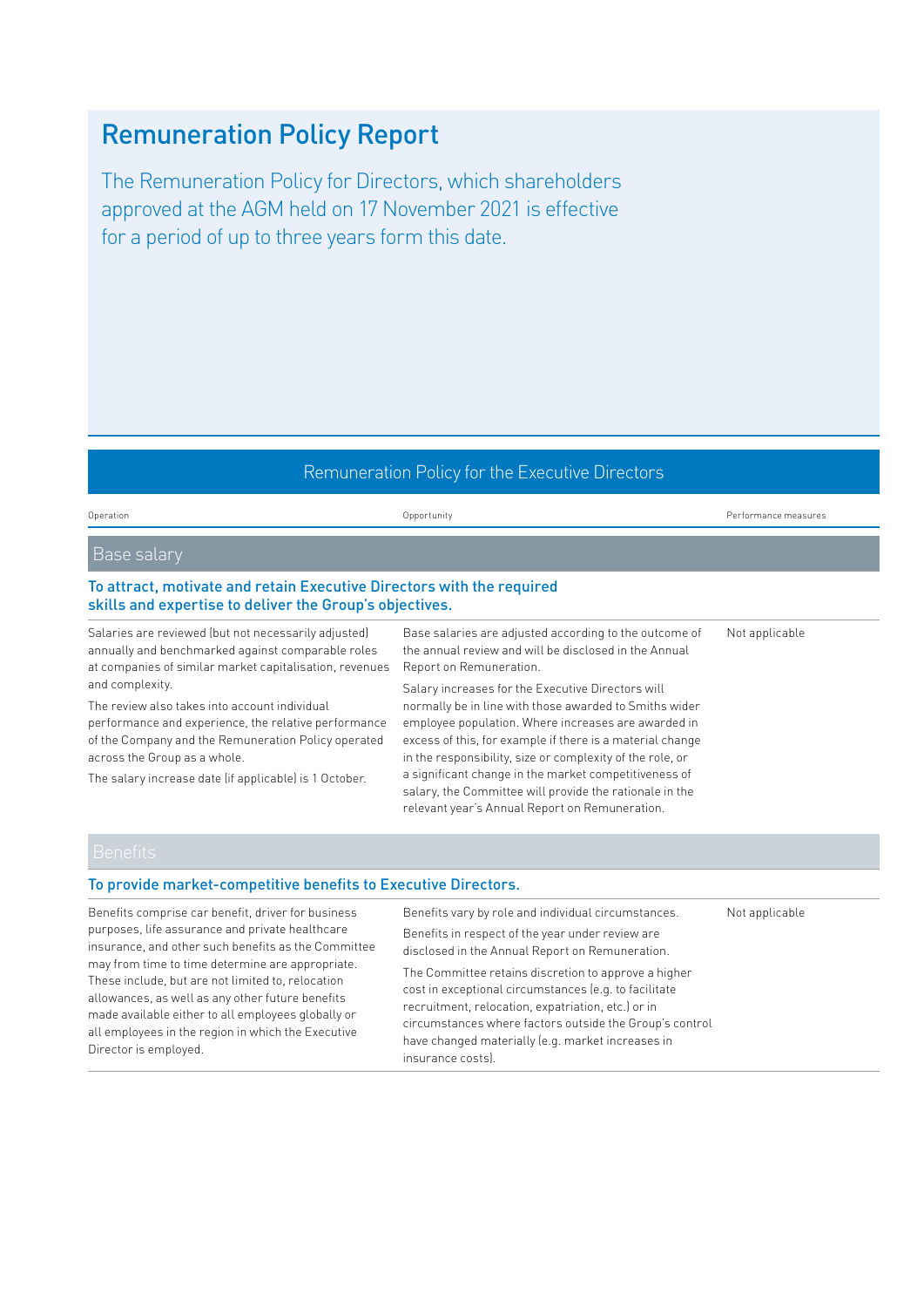#### Enables Executive Directors to save for their retirement in a cost-efficient manner.

Executives may choose either to participate in the Company's defined contribution pension plan or to receive a pension allowance in lieu thereof (and thus arrange their own pension provision).

Pension allowances for the employee population are reviewed periodically to ensure market competitiveness.

Base salary is the only element of remuneration that is taken into account when determining pension contributions or allowances.

The maximum level of pension contribution (or allowance in lieu thereof) for new Executive Directors will be aligned to the rates available to the wider UK workforce in the Executive Director's local market.

The retirement allowance for the incumbent Chief Financial Officer is 23.7 % of salary with effect from 1 October 2021. The allowance will reduce to the contribution level available for the wider workforce no later than 31 December 2022

Not applicable

#### Annual bonus

#### Incentivises short-term priorities in line with the Group's business strategy.

Annual bonus payments are determined based upon performance against measures and targets set by t he Committee at the start of each financial year.

After the end of the financial year, to the extent that the performance criteria have been met, up to 67% of the earned annual bonus is paid in cash. The balance is deferred into shares and released after a further period of three years, without further performance or other conditions. Dividends accrue and are normally payable in shares at the end of the deferral period.

The Committee may use its discretion to adjust payout of the annual bonus to Executive Directors, within the range of the minimum to maximum opportunity, including reducing it down to zero. Such discretion will only be used where the Committee believes that performance against the prescribed targets does not accurately reflect the Company's underlying performance.

In addition, cash and deferred share bonuses awarded will be subject to malus and/or clawback for a period of three years from the end of the relevant performance year in case of misconduct, serious reputational damage, corporate failure or material misstatement in the published results of the Group.

The maximum annual bonus opportunity for Executive Directors is up to 200% of salary.

The annual bonus opportunities for the year under review and the coming year are disclosed in the Annual Report on Remuneration.

Under the financial element of the annual bonus, threshold performance must be exceeded before any annual bonus becomes payable. The percentage payout then increases according to the level of achievement against targets. Payment of up to 25% of maximum opportunity occurs on achievement of threshold performance and 50% of maximum opportunity on achievement of on-target performance.

Based on a combination of financial and nonfinancial performance measures linked to short-term objectives. Financial performance will account for no less than 70% of the bonus opportunity and may include, but is not limited to, profit, organic revenue growth and cash measures.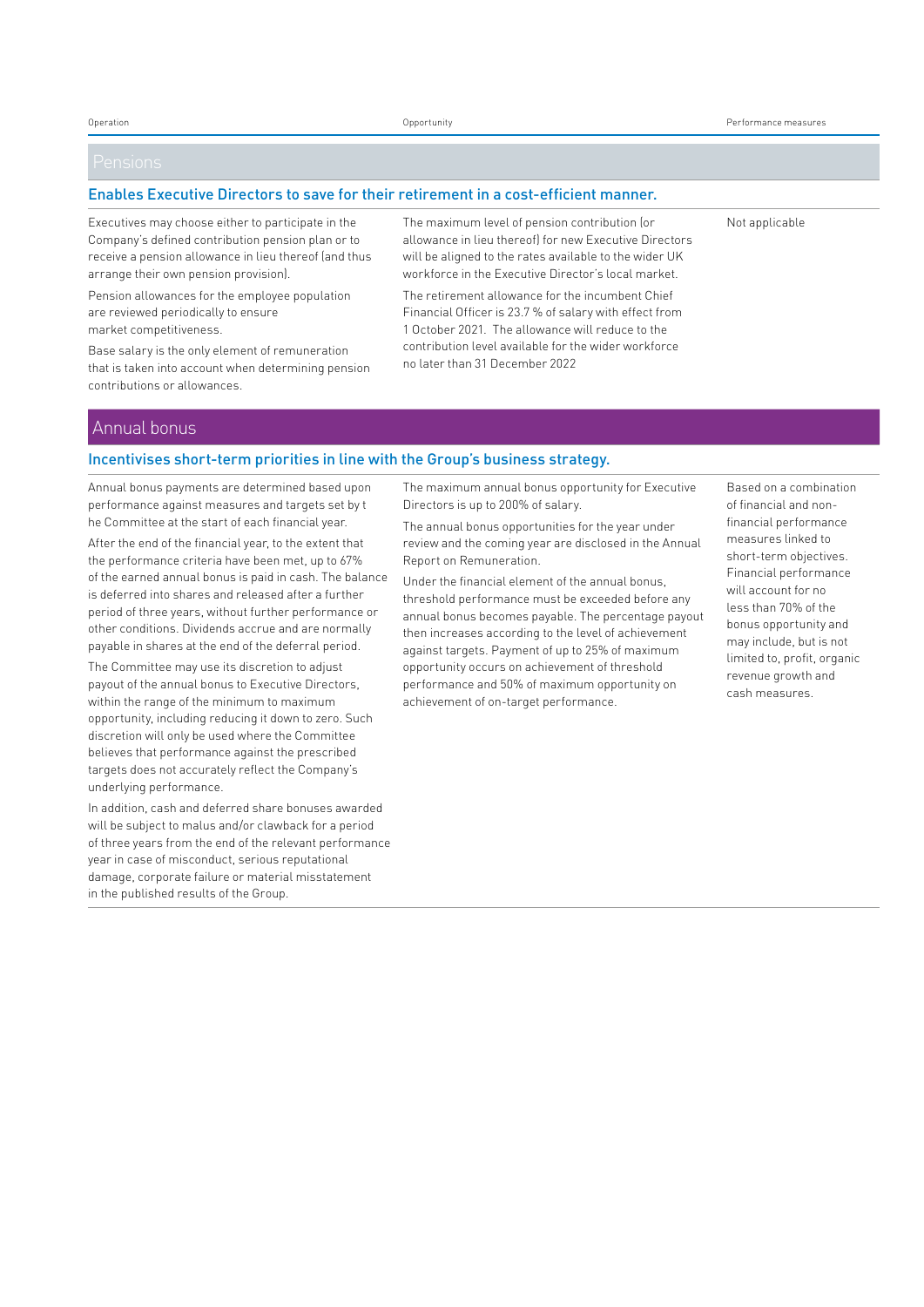#### Remuneration policy report continued

Operation Opportunity Performance measures

# Long-Term Incentive Plan (LTIP)

#### Incentivises long-term value creation for shareholders, sustainable growth and effective management of the balance sheet

Awards of conditional shares are granted annually and vest after a performance period of at least three years, subject to the achievement of performance targets set by the Committee at the start of each cycle. Vested shares are subject to a two-year post vesting holding period.

To the extent that the performance targets are not met over the performance period, awards will lapse. No retesting of awards under any performance condition is permitted.

Dividends accrue and are normally paid in shares at the end of the vesting period, on shares that vest.

The Committee may use its discretion to adjust payout of the LTIP to Executive Directors, within the limits of the Plan rules. Such discretion will only be used where the Committee believes that performance against the prescribed targets does not accurately reflect the Company's underlying performance.

Awards will be subject to malus over the vesting period and clawback from the vesting date for a period of five years from the date of grant in the case of misconduct, serious reputational damage, corporate failure or material misstatement in the published results of the Group.

The maximum LTIP award opportunity for Executive Directors is up to 400% of salary.

Awards of a fixed number of shares will be made in respect of the relevant financial year. For awards made in respect of FY2022 onwards, this fixed number of shares will be equivalent to 300% of salary for the CEO and 250% of salary for the CFO. In future years for which this policy applies it is intended that the Executive Directors will each be awarded the same fixed number of shares as in respect of FY2022. In the event that the Company share price increases by more than 33% during the three-year policy period, the fixed number of shares awarded will be restricted so that the value of the award is no more than 33% greater than the value of the FY2022 award at the date of grant. This will ensure that the maximum LTIP award opportunity is not exceeded.

LTIP award sizes for the year under review and the coming year are disclosed in the Annual Report on Remuneration.

At threshold performance against each measure, up to 25% of the award subject to that measure vests, increasing to 100% for achieving stretch targets.

Based on measures of performance that are aligned with the Group's strategy.

To ensure continued alignment with the Company's strategic priorities, the Committee may, at its discretion, vary the measures and their weightings from time to time (but will consult shareholders before making significant changes to the performance measures).

None required

Not applicable

#### **Sharesave**

#### Encourages ownership of shares in the Company and alignment with shareholder interests.

All UK employees (including Executive Directors) may save up to a maximum monthly savings limit (as determined by UK legislation, or other such lower limit as the Committee may determine at its discretion) for three years.

At the end of the savings period, participants may use their savings to exercise options to acquire shares, which may be granted at a discount of up to 20% to the market price on grant.

#### Shareholding guidelines

#### Encourages ownership of shares in the Company and alignment with shareholder interests.

Executive Directors should build a minimum shareholding equivalent to the fixed number of shares awarded in respect of FY2022 under the LTIP within five years. 50% of any net vested share awards (after sales to meet tax liabilities) must be retained until the minimum shareholding requirements are met.

Shareholding guidelines also exist below Executive Director level.

Executive Directors are required to hold shares equivalent to their full in-employment shareholding guideline, or actual holding if lower, for two years post-employment.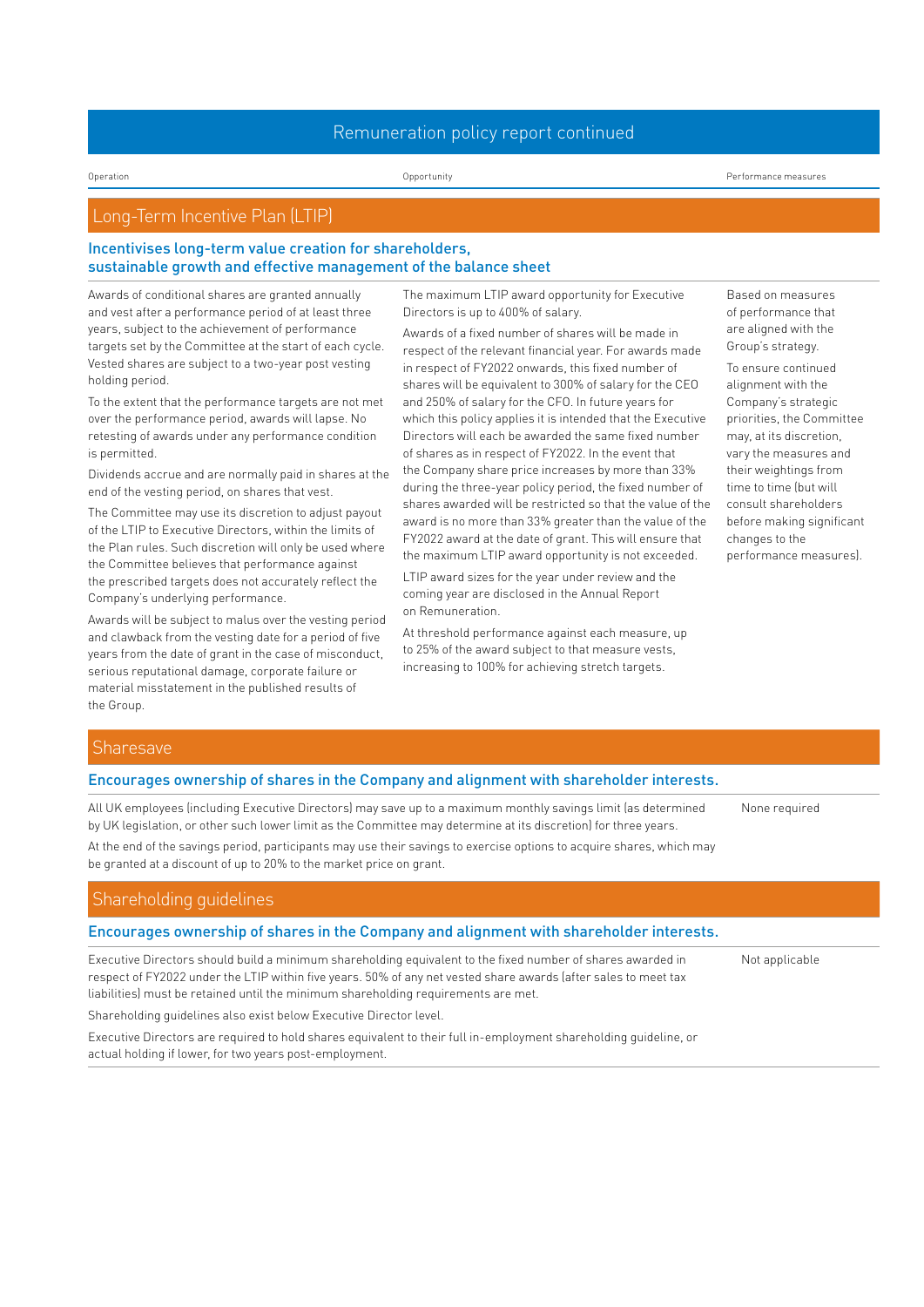# Existing grants or entitlements

It is the Company's intention to honour all pre-existing commitments at the date of this Report and to honour all future obligations entered into, consistent with the approved Remuneration Policy in force at that time. In the case of internal promotion to the Board, the Committee intends to honour any pre-existing commitments made prior to becoming a member of the Board, including where these differ from the approved Remuneration Policy.

# Performance measure selection and approach to target setting

Annual bonus measures are selected to reflect the Company's short-term financial and non-financial priorities. At its discretion, the Committee may vary these measures at the start of each financial year to maintain close alignment between executive incentives and the annual operating plan.

The measures used in the Long-Term Incentive Plan are selected to reflect Smiths Group strategy and to reinforce the key drivers of value creation and growth highlighted elsewhere in this Annual Report which may include earnings per share, cash measures, organic revenue growth, delivering sustainable return on capital and measures relating to Environmental, Social and Governance matters.

Annual bonus and LTIP targets are reviewed annually, and take into account the Company's strategic plan, analyst forecasts for Smiths and its sector comparators and external expectations for Smiths Group key markets. The Committee sets targets that it considers to be challenging but attainable and aligned to the Company's business objectives over the short term, as reflected in the annual operating plan, and longer term, consistent with the strategic plan. On top of aligning incentives with strategy, targets are designed to ensure that participants' interests are aligned with the interests of shareholders.

The linkage of the performance measures to business strategy is set out in the 'Executive remuneration at a glance' section of the Remuneration Report.

# Alignment of policy between Executive Directors and other employees

The reward policy for other senior employees is broadly consistent with that for Executive Directors, and the Company does not currently operate any incentive plans in which only Executive Directors participate. The Committee reviews each year the all-employee pay and incentive trends and takes these into account in setting Executive Director remuneration levels. The principles of remuneration packages being market-related, performance-sensitive and driven by business needs are applied at all levels and geographies in the Group and the performance measures used in incentive plans apply generally across all levels of the business.

# Alignment with the UK Corporate Governance Code

|                      | The table below details how the Committee addresses the factors set out within Provision 40 of the UK Corporate Governance Code:                                                                                                                                                                                                                                                                                                                                                                                                                                              |
|----------------------|-------------------------------------------------------------------------------------------------------------------------------------------------------------------------------------------------------------------------------------------------------------------------------------------------------------------------------------------------------------------------------------------------------------------------------------------------------------------------------------------------------------------------------------------------------------------------------|
| Clarity              | - The Committee welcomes transparency and regular engagement with shareholders with regard to executive<br>remuneration. During the review of Remuneration Policy in 2021, the Committee Chairman has consulted<br>with shareholders to fully understand their views on proposed changes. The Committee Chairman has<br>engaged with the wider workforce via live video conference and online Q&A to offer opportunity for further<br>understanding of the role of the Committee, the principles of executive remuneration and how this cascades<br>through the organisation. |
| Simplicity           | - Participants in incentive plans receive annual communications to confirm award levels and performance<br>measures. Supporting quidance documents and instructional videos are available online. The Remuneration<br>Policy for Executive Directors underpins that of the wider workforce and during the 2021 Policy review further<br>simplified the arrangements                                                                                                                                                                                                           |
| <b>Risk</b>          | - The Committee considers the effective management of risk throughout the delivery of incentive plans, applying<br>reasonable discretion to override formulaic outcomes if necessary                                                                                                                                                                                                                                                                                                                                                                                          |
|                      | - The Committee considers that the structure of incentive arrangements does not encourage unnecessary<br>risk taking                                                                                                                                                                                                                                                                                                                                                                                                                                                          |
|                      | - For Executive Directors, one third of the annual bonus payment is deferred into shares with an additional<br>three years until vesting                                                                                                                                                                                                                                                                                                                                                                                                                                      |
|                      | - Robust malus and clawback provisions are in place for incentive plans and are clearly communicated                                                                                                                                                                                                                                                                                                                                                                                                                                                                          |
| Predictability       | - Our Policy clearly outlines the maximum award levels and vesting outcomes applicable to annual bonus and<br>LTIP. As stated above under 'risk', the Committee has the ability to apply discretion to formulaic outcomes and<br>clear malus and clawback provisions exist                                                                                                                                                                                                                                                                                                    |
| Proportionality      | - There is a robust link between strategic business objectives and performance outcome                                                                                                                                                                                                                                                                                                                                                                                                                                                                                        |
|                      | - Our Policy for our incentive plans outlines threshold, target and maximum opportunity levels, with actual<br>outcomes dependent on performance achieved against robust, pre-determined measures                                                                                                                                                                                                                                                                                                                                                                             |
|                      | - Through the design of the policy and the discretion of the Committee, poor performance is not rewarded                                                                                                                                                                                                                                                                                                                                                                                                                                                                      |
| Alignment to culture | - Smiths Group values of passion, integrity, respect, ownership and customer focus underpin the design and<br>operation of the incentive programmes. The business strategy is supported by these values which are widely<br>communicated across the Company                                                                                                                                                                                                                                                                                                                   |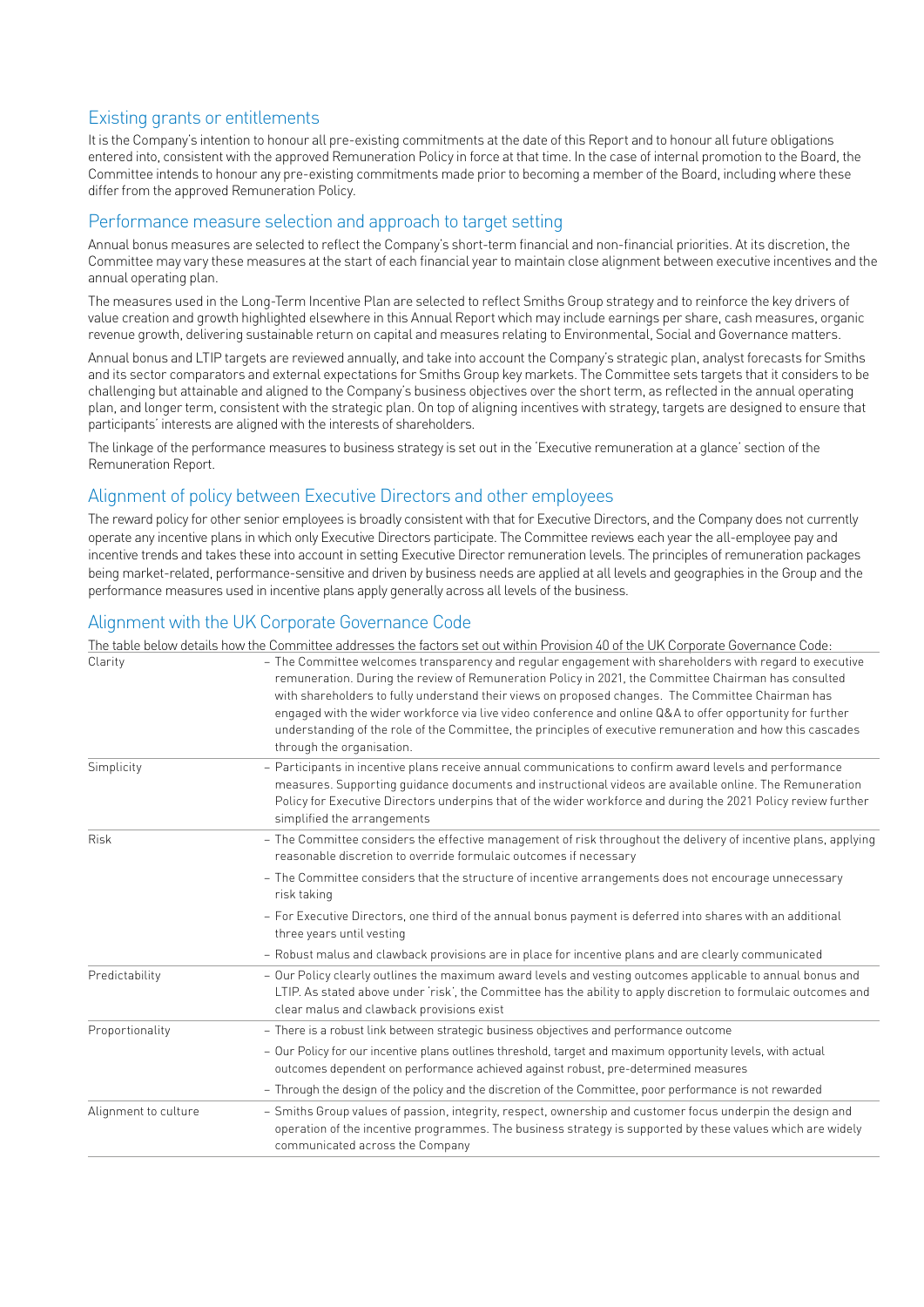# Pay scenarios

The graphs below provide estimates of the potential future reward opportunity for the Chief Executive and the Chief Financial Officer, and the potential mix between the different elements of remuneration under four different performance scenarios: 'Minimum', 'On-Target', 'Maximum' and 'Maximum + Share Price growth' (which assumes a 50% increase in share price over the LTIP vesting period).

# Paul Keel (£000)

| Minimum                                                                                                                                                                                                                                                                                                                                                                                                                                                                                    | 100% | £1,284         |        |        |     |  |        |  |
|--------------------------------------------------------------------------------------------------------------------------------------------------------------------------------------------------------------------------------------------------------------------------------------------------------------------------------------------------------------------------------------------------------------------------------------------------------------------------------------------|------|----------------|--------|--------|-----|--|--------|--|
| On-Target                                                                                                                                                                                                                                                                                                                                                                                                                                                                                  | 40%  | $ 8\% $<br>15% | 37%    | £3,187 |     |  |        |  |
| Maximum                                                                                                                                                                                                                                                                                                                                                                                                                                                                                    | 24%  | 18%            | 9%     |        | 49% |  | £5,353 |  |
| Maximum + share price growth                                                                                                                                                                                                                                                                                                                                                                                                                                                               | 19%  | 14%            | $10\%$ |        | 57% |  | £6,906 |  |
| $\blacksquare$ $\blacksquare$ $\blacksquare$ $\blacksquare$ $\blacksquare$ $\blacksquare$ $\blacksquare$ $\blacksquare$ $\blacksquare$ $\blacksquare$ $\blacksquare$ $\blacksquare$ $\blacksquare$ $\blacksquare$ $\blacksquare$ $\blacksquare$ $\blacksquare$ $\blacksquare$ $\blacksquare$ $\blacksquare$ $\blacksquare$ $\blacksquare$ $\blacksquare$ $\blacksquare$ $\blacksquare$ $\blacksquare$ $\blacksquare$ $\blacksquare$ $\blacksquare$ $\blacksquare$ $\blacksquare$ $\blacks$ |      |                |        |        |     |  |        |  |

Fixed Pay (salary, benefits and pension) Cash bonus Deferred bonus LTIP

# John Shipsey (£000)

| Minimum                      | 100% | £694       |               |     |        |        |
|------------------------------|------|------------|---------------|-----|--------|--------|
| On-Target                    | 39%  | 19%<br>17% | £1,774<br>35% |     |        |        |
| Maximum                      | 23%  | 20%        | 10%           | 46% | £2,992 |        |
| Maximum + share price growth | 18%  | 16%        | 12%           |     | 54%    | £3,837 |

Fixed Pay (salary, benefits and pension) Cash bonus Deferred bonus LTIP

Potential opportunities illustrated above are based on the Policy, applied to the annualised base salaries in force from 1 October 2021. It should be noted that any awards granted under the LTIP in a year do not normally vest until the third anniversary of the date of grant. This illustration is intended to provide further information to shareholders on the relationship between executive pay and performance. Please note, however, that actual pay delivered will further be influenced by factors such as share price appreciation or depreciation and the value of dividends paid. The following assumptions have been made in compiling the above charts:

|                | Minimum            | On-Target                         | Maximum                          |  |  |
|----------------|--------------------|-----------------------------------|----------------------------------|--|--|
| Base salary    | Annual base salary |                                   |                                  |  |  |
| Pension        |                    | Company pension allowance         |                                  |  |  |
| Other benefits |                    | Value of annual benefits provided |                                  |  |  |
| Cash bonus     | 0% of salary       | 67% (CEO), 55% (CFO) of salary    | 133% (CEO), 110% (CFO) of salary |  |  |
| Deferred bonus | 0% of salary       | 33% (CEO), 28% (CFO) of salary    | 67% (CEO), 55% (CFO) of salary   |  |  |
| <b>LTIP</b>    | 0% of salary       | 135% (CEO), 113% (CFO) of salary  | 300% (CEO), 250% (CFO) of salary |  |  |

# Remuneration policy for the Chairman and Non-executive Directors

| Operation                                                                                                                                                                                                                                                                                                                                           | Opportunity                                                  | Performance<br>measures |
|-----------------------------------------------------------------------------------------------------------------------------------------------------------------------------------------------------------------------------------------------------------------------------------------------------------------------------------------------------|--------------------------------------------------------------|-------------------------|
| Annual fee                                                                                                                                                                                                                                                                                                                                          |                                                              |                         |
| To attract, motivate and retain Non-executive Directors with the required skills and expertise.                                                                                                                                                                                                                                                     |                                                              |                         |
| Fees may be paid in cash or a combination of cash and shares and are<br>$\mathcal{L} = \{ \mathcal{L} \mid \mathcal{L} \}$ and $\mathcal{L} = \{ \mathcal{L} \mid \mathcal{L} \}$ . The contract of the contract of the contract of the contract of the contract of the contract of the contract of the contract of the contract of the contract of | Fees are adjusted according to the outcome of Not applicable |                         |

reviewed annually (but not necessarily increased) to ensure they compare appropriately to fees payable at companies of similar size and complexity to Smiths.

Additional fees are paid to the Chairs of the Audit & Risk and Remuneration Committees and to the Senior Independent Director to reflect the additional time commitment of these roles. Additional fees may be paid for other responsibilities or time commitments.

the annual reviews.

The basic fee for Non-executive Directors is subject to the maximum aggregate annual fee of £1,000,000, as approved by shareholders in 2017 in the Company's Articles of Association.

The fee paid to the Chairman of the Board is determined by the Committee, absent the Chairman, while the fees for all Non-executive Directors are agreed by the Executive Directors.

#### **Other**

The Chairman and Non-executive Directors do not currently receive any benefits and are not eligible for bonuses or participation in share schemes or any pension provision. They may be paid an attendance allowance for each meeting attended outside their home continent in addition to the annual fee. Travel and other reasonable expenses (including fees incurred in obtaining professional advice in the furtherance of their duties) incurred in the course of performing their duties are reimbursed to Non-Executive Directors (including any associated tax liability). The Group may also provide advice and assistance with Board Directors' tax returns where these are impacted by the duties they undertake on behalf of the Group. Modest retirement gifts, with a value of up to a maximum of £2,500 may be provided for Non-executive Directors in appropriate circumstances.

Non-executive Directors are encouraged to build up a shareholding of at least 100% of their annual base fee over the later of five years from their date of appointment or the adoption of this guideline.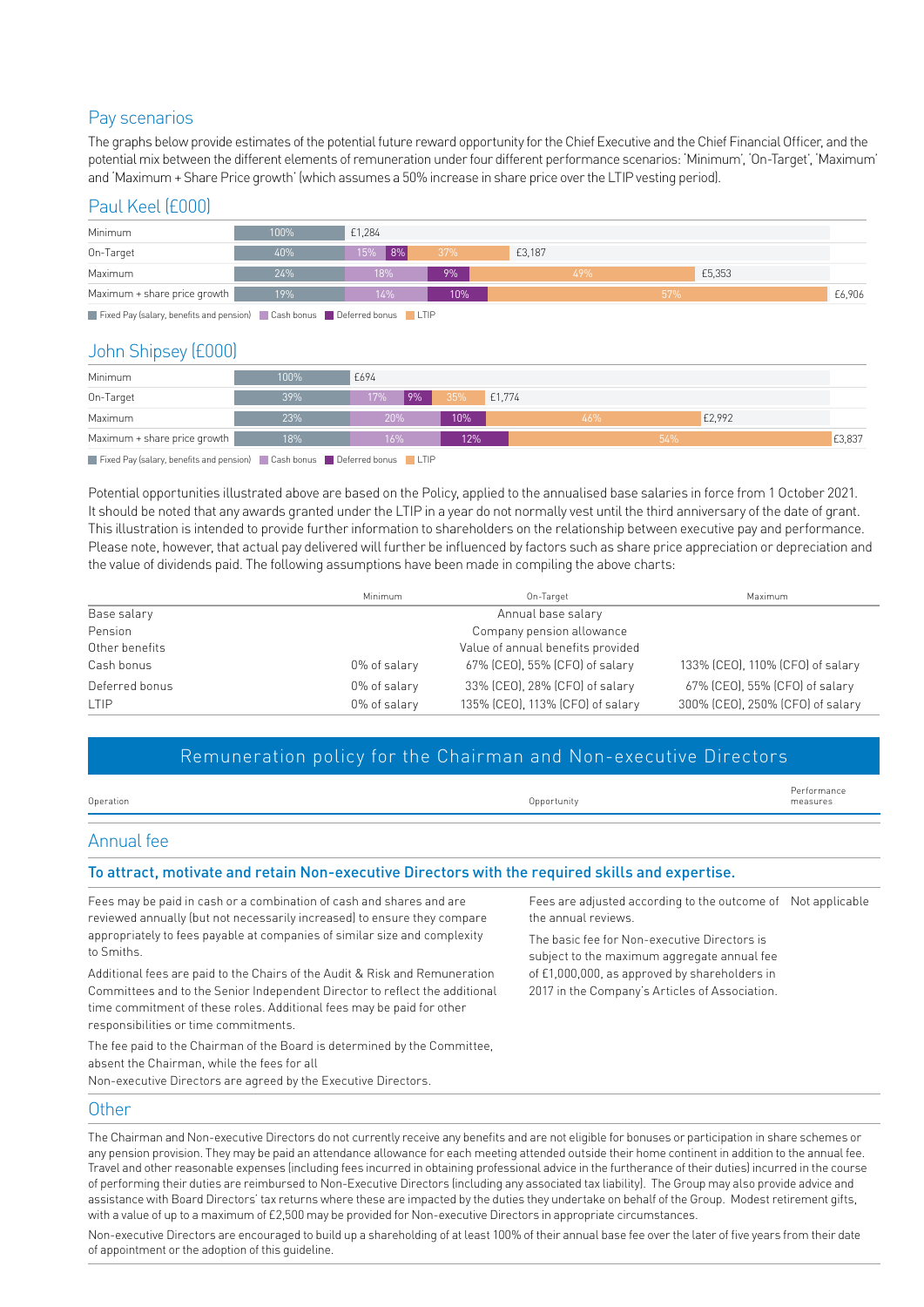## Approach to remuneration on recruitment and leaving

## Executive Directors

The Committee approves the remuneration of each Executive Director on their appointment. The package should be market competitive to facilitate the recruitment of an individual of sufficient calibre to lead the business. At the same time, the Committee would intend to pay no more than it believes is necessary to secure the required talent. In setting the remuneration during the recruitment of external appointments, the Committee will apply the following policy:

| Pay element                   | Policy on recruitment                                                                                                                                                                                                                                                                                                                                                                                                                                                                                                                                                                                                                                                                                                                                                                                                                                   |  |  |  |
|-------------------------------|---------------------------------------------------------------------------------------------------------------------------------------------------------------------------------------------------------------------------------------------------------------------------------------------------------------------------------------------------------------------------------------------------------------------------------------------------------------------------------------------------------------------------------------------------------------------------------------------------------------------------------------------------------------------------------------------------------------------------------------------------------------------------------------------------------------------------------------------------------|--|--|--|
| <b>BASE</b><br><b>SALARY</b>  | Salary on recruitment is determined based on the same principles as the annual salary review,<br>as outlined in the policy table.                                                                                                                                                                                                                                                                                                                                                                                                                                                                                                                                                                                                                                                                                                                       |  |  |  |
| <b>BENEFITS</b>               | As described in the policy table.                                                                                                                                                                                                                                                                                                                                                                                                                                                                                                                                                                                                                                                                                                                                                                                                                       |  |  |  |
| <b>PENSION</b>                | As described in the policy table.                                                                                                                                                                                                                                                                                                                                                                                                                                                                                                                                                                                                                                                                                                                                                                                                                       |  |  |  |
| <b>ANNUAL</b><br><b>BONUS</b> | As described in the policy table and typically pro-rated for the proportion of year served.<br>Maximum annual award opportunity: 200% of salary with mandatory deferral of 33% into shares.                                                                                                                                                                                                                                                                                                                                                                                                                                                                                                                                                                                                                                                             |  |  |  |
| LTIP                          | May be considered for an award under the LTIP on similar terms to other executives.<br>Maximum annual award opportunity: 400% of salary.                                                                                                                                                                                                                                                                                                                                                                                                                                                                                                                                                                                                                                                                                                                |  |  |  |
| <b>OTHER</b>                  | The structure of the ongoing remuneration package would normally include the components set out in the policy table<br>for Executive Directors.                                                                                                                                                                                                                                                                                                                                                                                                                                                                                                                                                                                                                                                                                                         |  |  |  |
|                               | Circumstances in which other elements of remuneration may be awarded include:                                                                                                                                                                                                                                                                                                                                                                                                                                                                                                                                                                                                                                                                                                                                                                           |  |  |  |
|                               | - an interim appointment being made to fill an Executive Director role on a short term basis;                                                                                                                                                                                                                                                                                                                                                                                                                                                                                                                                                                                                                                                                                                                                                           |  |  |  |
|                               | - if exceptional circumstances require that the Chairman or a Non-executive Director takes on an executive function<br>on a short term basis:                                                                                                                                                                                                                                                                                                                                                                                                                                                                                                                                                                                                                                                                                                           |  |  |  |
|                               | - if an Executive Director is recruited at a time in the year when it would be inappropriate to provide a bonus or LTIP<br>award for that year as there would not be sufficient time to assess performance; subject to the limit on variable<br>remuneration set out below, the quantum in respect of the months employed during the year may be transferred to<br>the subsequent year so that reward is provided on a fair and appropriate basis.                                                                                                                                                                                                                                                                                                                                                                                                      |  |  |  |
|                               | The Committee may make an award to compensate the prospective employee for remuneration arrangements<br>forfeited on leaving a previous employer. Any such award will take account of relevant factors including the form<br>of any forfeited awards (e.g. cash or shares) including the value of awards forfeited, any performance conditions<br>attached, the likelihood of those conditions being met and the proportion of the vesting period remaining. For the<br>purposes of making such awards, but for no other reason, the Committee may avail itself of Listing Rule 9.4.2R. Such<br>awards or payments are excluded from the maximum level of variable remuneration referred to below; however,<br>the Committee's intention is that the value awarded or paid would be no higher than the expected value of the<br>forfeited arrangements. |  |  |  |
|                               | Recruitment awards will normally be liable to forfeiture or "clawback" on early departure (i.e. within the first 12<br>months of employment). The maximum level of variable remuneration that may be granted to new Directors (excluding<br>buy-out arrangements) is 600% of base salary. The Committee may also make payments to cover reasonable<br>expenses in recruitment and relocation, and any other miscellaneous expenses including but not limited to housing,<br>tax and immigration support.                                                                                                                                                                                                                                                                                                                                                |  |  |  |

In cases of appointing a new Executive Director by way of internal promotion, the Policy will be consistent with that for external appointees, as detailed above. Any commitments made prior to an individual's promotion will continue to be honoured even if they would not otherwise be consistent with the policy prevailing when the commitment is fulfilled, although the Company may, where appropriate, seek to revise an individual's existing service contract on promotion to ensure it aligns with other Executive Directors and prevailing market best practice.

Disclosure on the remuneration structure of any new Executive Director (external or internal), including details of any exceptional payments, will be disclosed in the RNS notification made at the time of appointment and in the Annual Report on Remuneration for the year in which the recruitment occurred.

Respecting diversity is woven into everything we do. We ensure that equal opportunities are inherent when interviewing, recruiting and promoting employees with decisions made based on skills and expertise first and foremost.

### Non-executive Directors

In recruiting a new Non-executive Director, the Committee will use the policy as set out in the table above.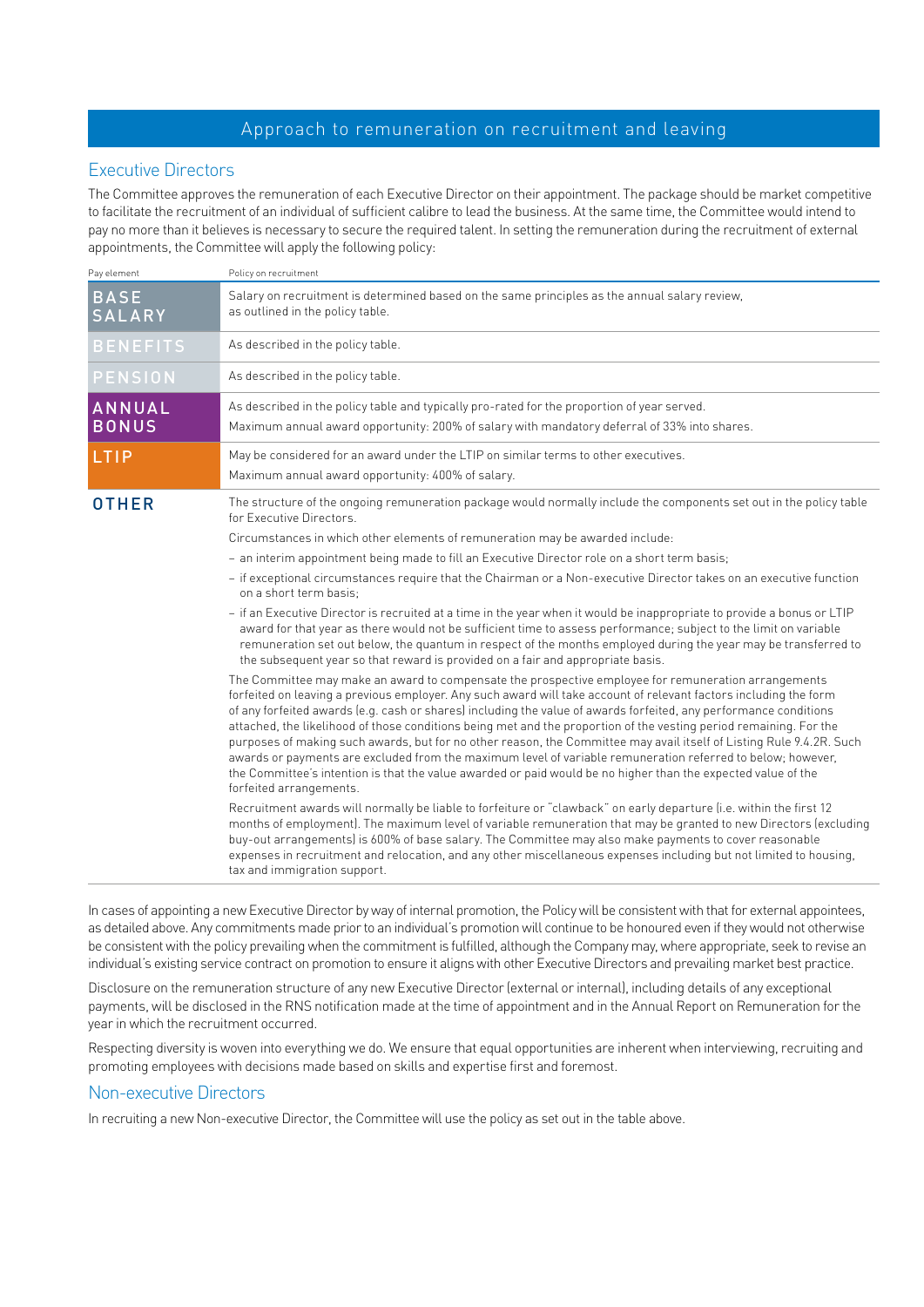# Remuneration Policy Report continued

# Executive Directors' service contracts

The Company's policy is that Executive Directors are normally employed on terms which include a one-year rolling period of notice from the Company and six months' notice from the individual. The contract includes provision for the payment of a predetermined sum in the event of termination of employment in certain circumstances (but excluding circumstances where the Company is entitled to dismiss without compensation). In addition to payment of basic salary, pension allowance and benefits in respect of the unexpired portion of the one-year notice period, the predetermined sum would include annual bonus and share awards only in respect of the period they have served, payable following the end of the relevant performance period and subject to the normal performance conditions.

Paul Keel is employed under a service contract with the Company dated and effective from 25 May 2021. He became an Executive Director with effect from 25 May 2021. John Shipsey is employed under a service contract with the Company dated and effective from 18 October 2017. He became an Executive Director on 1 January 2018.

The service contracts for both Executive Directors may be terminated by 12 months' notice given by the Company or six months' notice given by the Director. The Company may elect to terminate the contract by making a payment in lieu of notice equal to the Director's base salary and benefits (including pension allowance) in respect of any unserved period of notice. The service contracts contain specific provisions enabling a reduction in any phased payments in lieu of notice, in the event that the Director finds alternative employment during the notice period. The service contracts are available for viewing at the Company's Registered Office.

# Chairman's and Non-executive Directors' letters of appointment

The Chairman and the Non-executive Directors serve the Company under letters of appointment and do not have contracts of service or contracts for services. Except where appointed at a general meeting, Directors stand for election by shareholders at the first AGM following appointment. The Board has resolved that all Directors who are willing to continue in office will stand for re-election by the shareholders each year at the AGM. Either party can terminate the appointment on one month's written notice and no compensation is payable in the event of an appointment being terminated early. The letters of appointment or other applicable agreements are available for viewing at the Company's Registered Office.

| Non-executive Director | Date of appointment |
|------------------------|---------------------|
| Sir George Buckley     | 1 August 2013       |
| Pam Cheng              | 1 March 2020        |
| Dame Ann Dowling       | 19 September 2018   |
| Tanya Fratto           | 1 July 2012         |
| Karin Hoeing           | 2 April 2020        |
| <b>Bill Seeger</b>     | 12 May 2014         |
| Mark Seligman          | 16 May 2016         |
| Noel Tata              | 1 January 2017      |

### Leaving and change-of-control provisions

When determining leaving arrangements for an Executive Director the Committee takes into account any contractual agreements including the provisions of any incentive arrangements, typical market practice and the performance and conduct of the individual. For those individuals regarded as 'bad leavers' (e.g. voluntary resignation or dismissal for cause), annual bonus awards are forfeited, and outstanding awards under the LTIP automatically lapse. Deferred bonus awards are forfeited on dismissal for cause.

A 'good leaver' will typically remain eligible for a pro-rated annual bonus award, normally to be paid after the end of the financial year. The Committee retains discretion to pay the bonus early and not to apply deferral where it would otherwise apply, but would do so only in compassionate circumstances. Deferred bonus awards shall continue in full and vest on the originally anticipated vesting dates. Alternatively, in compassionate circumstances, the Committee may determine that awards should vest when the participant ceases employment. Awards in the form of options may be exercised in accordance with the rules of the applicable scheme.

LTIP awards will typically vest at the normal vesting date to the extent that the associated performance conditions are met, but will normally be pro-rated on the basis of actual service within the performance period. Any holding period will ordinarily continue to apply. The Committee retains discretion to vest the award before the end of the originally anticipated performance period, and to assess performance accordingly, and to waive the continuation of the holding period or to shorten its application, but would do so only in compassionate circumstances.

Vested LTIP awards which are subject to a holding period will ordinarily continue to be subject to the holding period, although the Committee retains discretion to waive the continuation of the holding period or to shorten its application but would do so only in compassionate circumstances.